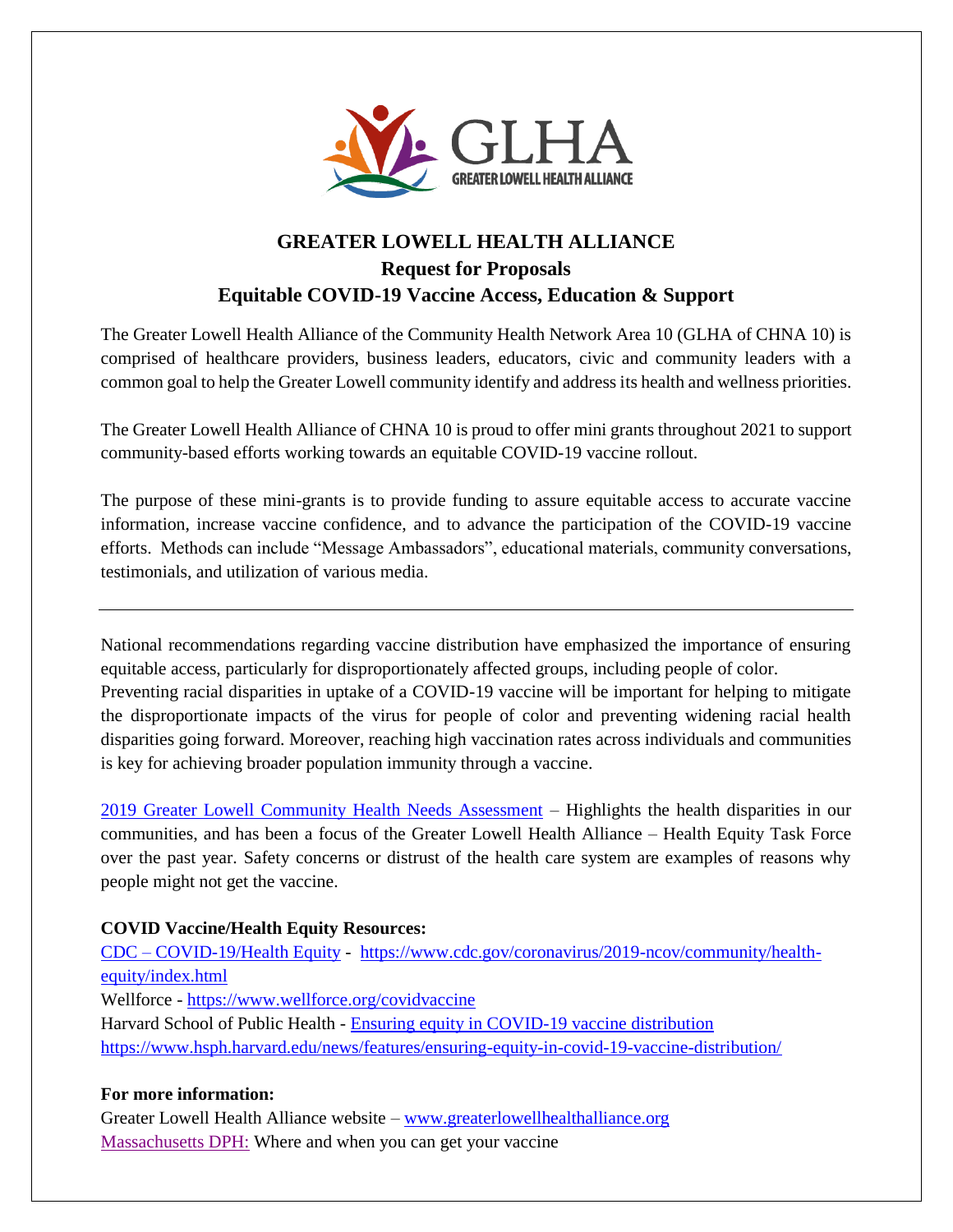[Trust the Facts. Get the Vax](https://www.mass.gov/info-details/trust-the-facts-get-the-vax) [Center for Disease Control \(CDC\):](https://www.cdc.gov/coronavirus/2019-ncov/vaccines/faq.html) Facts about COVID-19 and the vaccine [Lowell Community Health Center:](https://www.lchealth.org/patients/covid-19-updates) For patients of the health center [Lowell General Hospital:](https://www.lowellgeneral.org/care-and-services/covid-19-vaccination-appointments) For patients of the hospital

Non-profit organizations or public entities (such as municipalities, schools, health institutions, faith-based organizations) are eligible to apply. Priority will be given to those whose service area is within the CHNA 10 designated by the Department of Public Health. Those communities include Billerica, Chelmsford, Dracut, Dunstable, Lowell, Tewksbury, Tyngsboro, and Westford. Towns outside the CHNA 10 service area may serve as partners on grants.

## **Award Amount and Eligibility**

Twenty-five thousand dollars (\$25,000) will be allocated to support our community partners with equitable vaccine education and access efforts. Grants will be awarded at the discretion of the GLHA Steering Committee. *Awards will not be given to individuals or be used for scholarships.* 

**Criteria** - Awards ranging from \$250 up to \$2,000.

## **Application Process**

Applicants must complete the following application and may apply for \$250 up to \$2,000.Funds must be used to advance the objectives of the proposed program and will be reviewed accordingly.

Applications can be sent by email (preferred method) to [grants@greaterlowellhealthalliance.org](mailto:grants@greaterlowellhealthalliance.org) or by mailing a hard copy to:

Kerrie D'Entremont Greater Lowell Health Alliance 295 Varnum Ave, Lowell, MA 01854

All questions or concerns in regard to this RFP may be directed to Kerrie D'Entremont at 978-934-8368 or at [kdentremont@greaterlowellhealthalliance.org](mailto:kdentremont@greaterlowellhealthalliance.org)

## **Deadline**

These grants will be awarded on a rolling basis. Applications will be reviewed weekly. Awards/feedback will be announced within two weeks of receiving applications.

## **Requirements of Recipient Organizations**

Successful applicants will be expected to:

- Assign a representative to participate in the GLHA task force aligned with their project, if they have not already done so.
- Submit a *summary report* within three months following the completion of the funded project.
- Spend out money in a 12-month period or return it to GLHA.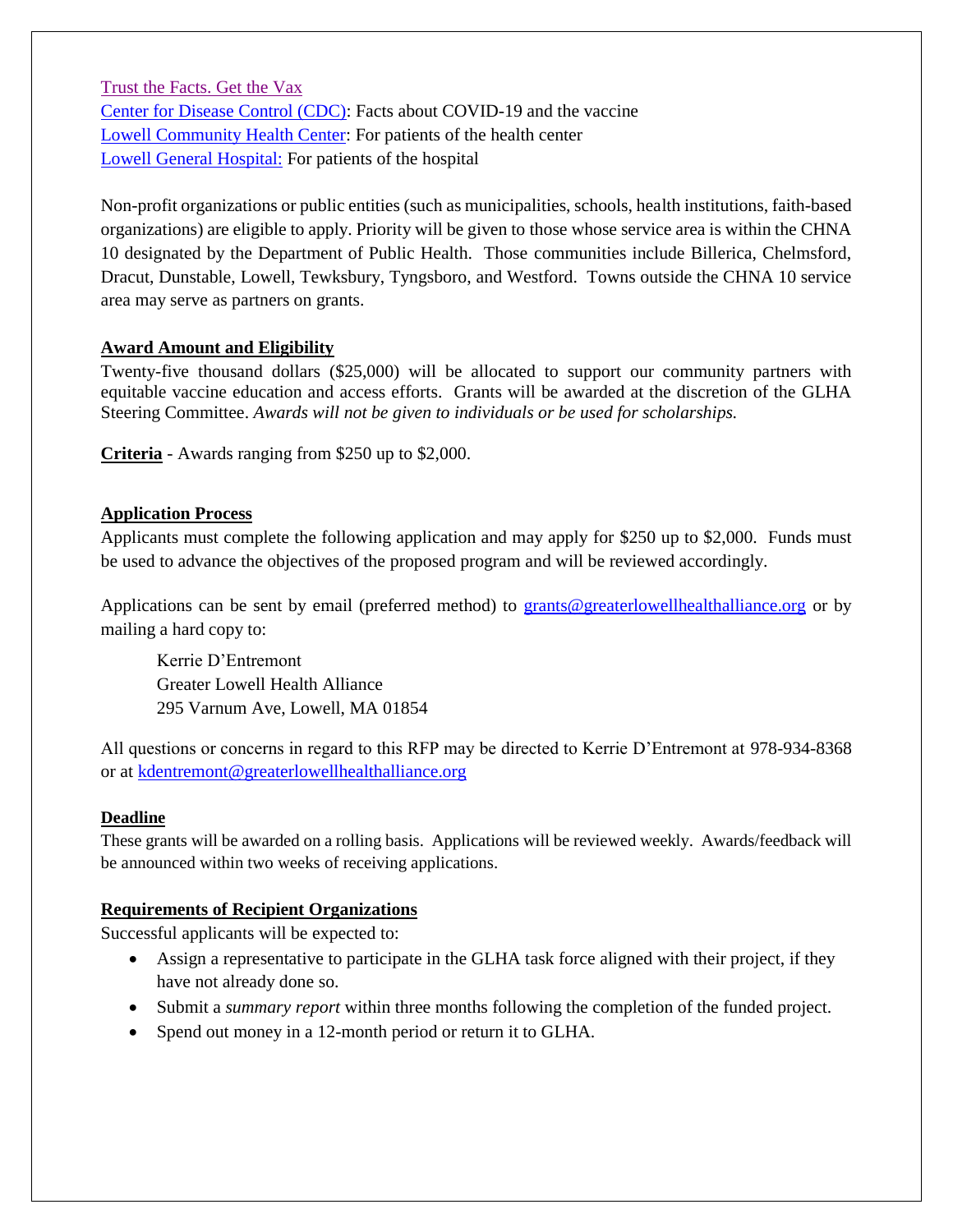## **GREATER LOWELL HEALTH ALLIANCE 2021 Equitable COVID-19 Vaccine Access, Education & Support MINI GRANT APPLICATION FORM**

| Project Title:<br>Amount of Funding Requested: \$<br>NOTE: If your organization has a fiscal agent/conduit other than the applicant named above,<br>please complete the following information.<br>Address:<br>Fax Number: | Please include the Application Form as the Cover Page. Complete all of the following information. |  |  |
|---------------------------------------------------------------------------------------------------------------------------------------------------------------------------------------------------------------------------|---------------------------------------------------------------------------------------------------|--|--|
|                                                                                                                                                                                                                           |                                                                                                   |  |  |
|                                                                                                                                                                                                                           |                                                                                                   |  |  |
|                                                                                                                                                                                                                           |                                                                                                   |  |  |
|                                                                                                                                                                                                                           |                                                                                                   |  |  |
|                                                                                                                                                                                                                           |                                                                                                   |  |  |
|                                                                                                                                                                                                                           |                                                                                                   |  |  |
|                                                                                                                                                                                                                           |                                                                                                   |  |  |
|                                                                                                                                                                                                                           |                                                                                                   |  |  |
|                                                                                                                                                                                                                           |                                                                                                   |  |  |
|                                                                                                                                                                                                                           |                                                                                                   |  |  |
|                                                                                                                                                                                                                           |                                                                                                   |  |  |
|                                                                                                                                                                                                                           |                                                                                                   |  |  |
|                                                                                                                                                                                                                           |                                                                                                   |  |  |
|                                                                                                                                                                                                                           |                                                                                                   |  |  |
|                                                                                                                                                                                                                           |                                                                                                   |  |  |
|                                                                                                                                                                                                                           |                                                                                                   |  |  |
|                                                                                                                                                                                                                           |                                                                                                   |  |  |